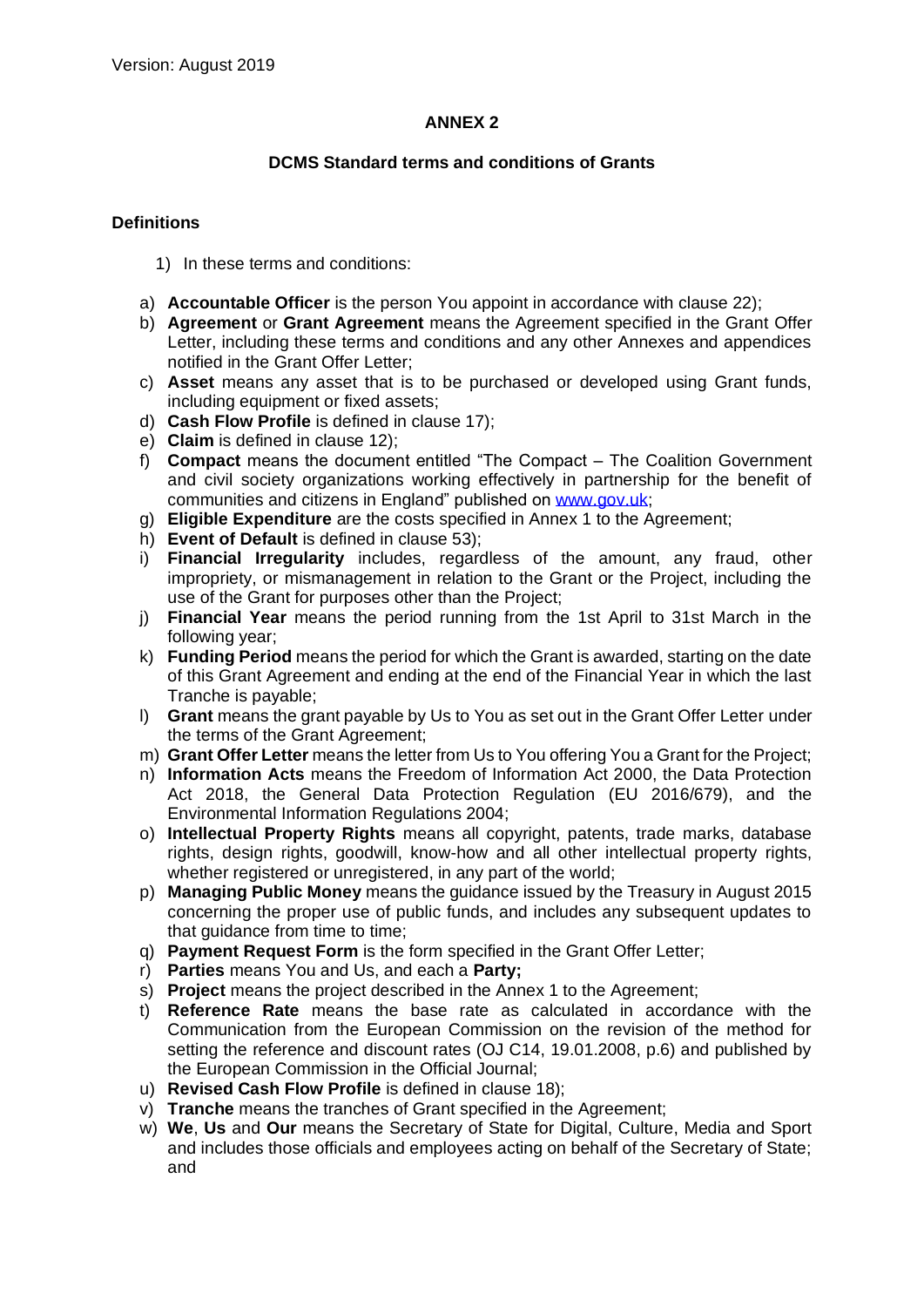- x) **You** and **Your** means the organisation that We are giving the Grant to, as specified in the Grant Offer Letter, and includes officials, employees and agents acting for You.
	- 2) In these terms and conditions:
- a) references to numbered clauses are references to the relevant clause in these terms and conditions;
- b) any obligation on any Party not to do or omit to do anything shall include an obligation not to allow that thing to be done or omitted to be done;
- c) the headings to the clauses of these terms and conditions are for information only and do not affect the interpretation of the Agreement;
- d) any reference to an enactment includes reference to that enactment as amended or replaced from time to time and to any subordinate legislation or byelaw made under that enactment; and
- e) the word 'including' shall be understood as meaning 'including without limitation'.

# **Provision of Grant**

- 3) Subject to You complying with the terms and conditions set out in the Grant Agreement, We agree to pay to You the Grant in respect of Eligible Expenditure incurred by You in the Tranches and in the Financial Years set out in this Grant Agreement.
- 4) The Grant must be used solely for the purposes set out in the Project Description and must not be applied other than in accordance with the terms of this Grant Agreement. You must not make any material change to the Project without Our prior written consent.
- 5) Each Tranche must only be used by You to offset Eligible Expenditure incurred in connection with the Project in the Financial Year for that Tranche. You may not retain any unspent portion of a Tranche that has not been used by the end of the Financial Year to which the Tranche relates, without Our written permission.
- 6) Each Tranche may not be used to fund any other expenditure (including expenditure other than for the Project or expenditure for the Project incurred outside of the relevant Financial Year for the Tranche in question).
- 7) Where You receive funding from a third party in relation to the Project, You must notify Us promptly and provide Us with details of the amount and purpose of the funding.

# **Eligible Expenditure and VAT**

- 9) Only costs incurred in respect of those goods and services physically received in the Financial Years specified are Eligible Expenditure for the purposes of this Grant Agreement. Costs incurred in respect of any goods or services received outside the Financial Years specified or to a total value greater than that set out in the Grant Offer Letter for any one Financial Year (or in total) are not Eligible Expenditure. Eligible Expenditure is limited, in all cases, to costs which:
- a) are incurred between the date You sign the Grant Offer Letter and the end of the Financial Year for the last Tranche payable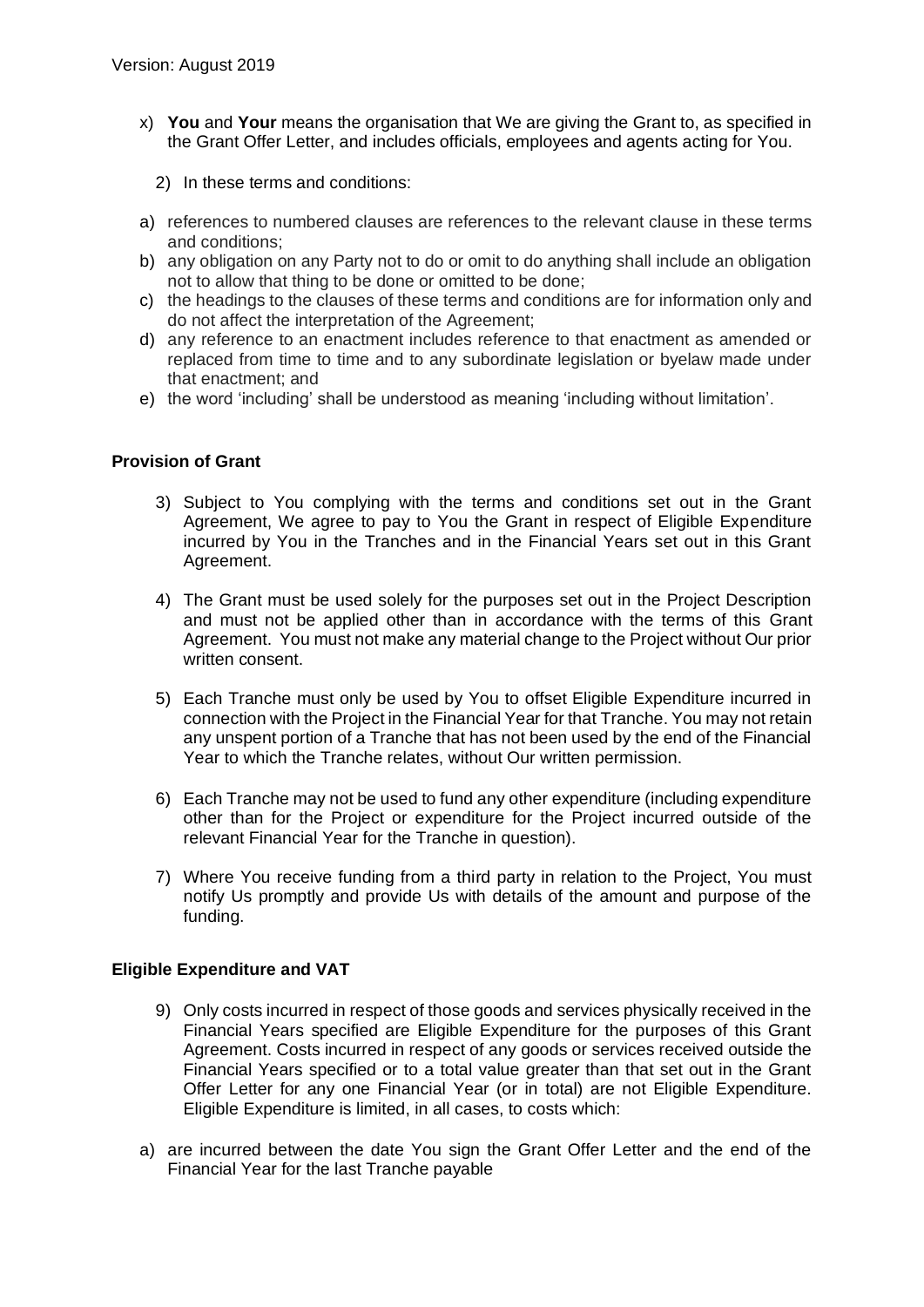- b) are net of VAT recoverable by You from HM Revenue and Customs; and
- c) are gross of unrecoverable VAT.
- 9) You acknowledge that the Grant is not consideration for any taxable supply to Us for VAT purposes. In the event VAT is held to be chargeable, all Grant payments made by Us to You shall be deemed to be inclusive of any VAT, and you understand that Our obligation does not extend to paying You any amounts in respect of VAT in addition to the Grant.

### **Payment of Grant**

- 10) You acknowledge that the amount specified in the Grant Offer Letter is the total amount of Grant that We may pay and that this amount will not be increased as a result of any overspend or otherwise. You must promptly repay any money incorrectly paid to You by Us, either as a result of an administrative error or otherwise.
- 11) The Grant will not be paid in advance of need.
- 12) The Grant will be payable in instalments in arrears by Us on the last working day of the month in response to a request for payment from You (a "**Claim**"). You must submit all Claims to Us using the **Payment Request Form** annexed to the Grant Offer Letter by the 10th working day of the month.
- 13) We may request and You must supply proof of expenditure and any other supporting documentation and information in addition to the Payment Request Form as We may require.
- 14) We will pay instalments of the Grant only if We are satisfied that all supporting information in connection with the Claim has been supplied to Our satisfaction.
- 15) We do not commit to renew or continue financial support to You after the Funding Period has ended.
- 16) If any part of the Grant remains unspent on conclusion of the Project, You shall ensure that any unspent funds are returned to Us.

# **Forecasts**

- 17) You must provide Us with an anticipated spend on the Project (the "**Cash Flow Profile**") at least one month before the first Claim is submitted to Us in each Financial Year for the Grant. We may request and You must provide such additional information as We may reasonably require in addition to the Cash Flow Profile.
- 18) In the event of any changes to the Cash Flow Profile, You must provide Us with a revised Cash Flow Profile (the "**Revised Cash Flow Profile**") by 30th November for the remainder of that Financial Year, taking into account any over or underspend which has occurred.
- 19) If an overspend has occurred, We may delay or defer payment of any excess spending above the Cash Flow Profile.
- 20) If an underspend has occurred, and if You consider that the Cash Flow Profile for the remainder of the Financial Year is uncertain at that date, You must provide two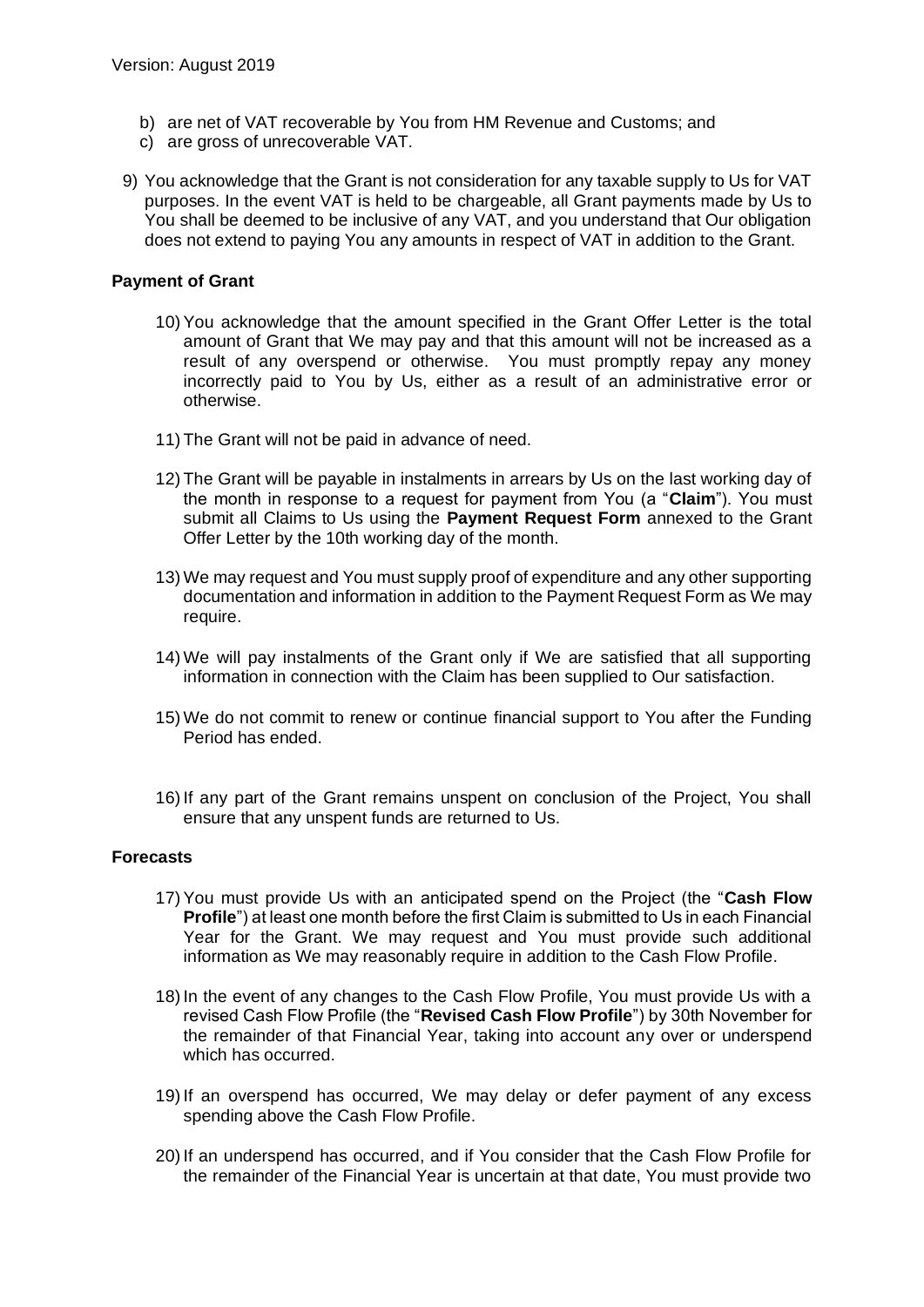forecasts: one showing the most likely Revised Cash Flow Profile and the other the maximum possible Revised Cash Flow Profile. You must also submit such supporting and explanatory information as We may reasonably require.

21) Once the Revised Cash Flow Profile or Profiles for a Financial Year has been submitted no further funding above the highest of those submitted Profiles will be available for that Financial Year except at Our discretion.

# **Accountability**

- 22) Prior to the submission of the first Claim, You must confirm to Us the appointment of an Accountable Officer to be responsible for ensuring that You spend the Grant in a manner which complies with the terms and conditions of the Grant Agreement.
- 23) In particular the Accountable Officer must :
- a) advise You on the discharge of Your responsibilities under this Grant Agreement and under any subsequent terms and conditions agreed by You and Us, or any guidance or other information notified by Us;
- b) safeguard, control and ensure the efficient, economical and effective management of the Grant;
- c) seek to ensure that financial considerations, including any issues of propriety, regularity and value for money are taken into account at all stages in relation to the Grant;
- d) be responsible for signing the accounts relating to the Grant, ensuring that they are properly prepared and presented and that proper accounting records are maintained in such form as is suitable to Your requirements as well as complying with generally accepted accounting practices to which You are subject;
- e) ensure that conflicts are avoided, or, where they do arise, immediately inform Our Accounting Officer of the situation before proceeding further; and
- f) not assign absolutely to any person the responsibilities set out in this clause, although day-to-day duties may be delegated to appropriate members of Your staff (including the signing of the Payment Request Forms):
- g) You must notify Us in advance of any change of appointment of Accountable Officer.
	- 24) You remain responsible for compliance with the conditions of this Grant Agreement in relation to the entire Grant, regardless of whether you work in partnership with another organisation or individual, or sub-grant or delegate any part of the delivery of the Project.
	- 25) You must ensure that any organisation or individual You partner with, sub-grant to, or delegate to, in the course of delivering the Project, is subject to the same obligations with regard to Grant funds as are imposed upon You in this Grant Agreement, or such different obligations as We agree in writing.

# **Monitoring and Reporting**

26) The Grant is offered on condition that You:

a) provide Us with a written financial report and written operational report on Your use of the Grant and the progress with the Project every quarter or at such other interval as We reasonably require, including targets, outcomes, expenditure monitoring arrangements and performance measures, in accordance with the terms of the Grant Offer Letter and in such format as We reasonably require. Delay in providing the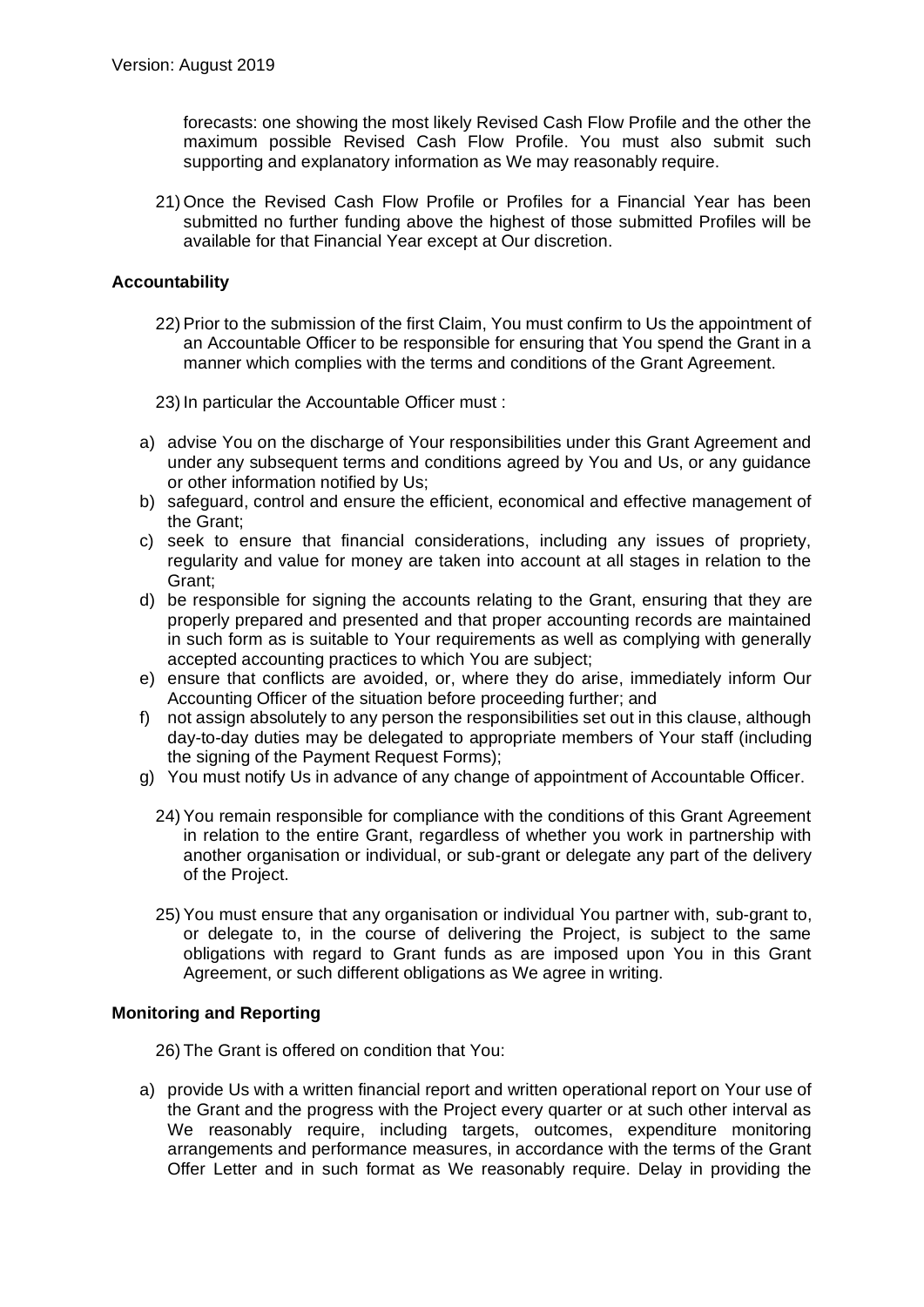required information may lead to Your Grant payments being withheld, reduced or withdrawn;

- b) at Our request, provide Us with such further information, explanations and documents as We may reasonably require in order to determine whether the conditions of this Grant Agreement have been complied with;
- c) permit any person authorised by Us such reasonable access to Your employees, agents, premises, facilities and/or records, as We may reasonably require in order to determine whether the conditions of this Grant Agreement have been complied with;
- d) permit Our representatives to observe Your management / trustee / steering group meetings whenever these meetings are to discuss the Project; and
- e) retain copies of all papers and minutes of management committee / trustee / board / steering group meetings whenever these papers and minutes relate to work funded by the Grant. Copies of such information must be made available to Us, on request.
	- 27) If You experience financial or other difficulties which may have a material impact on the effective delivery of the Project You must notify Us as soon as possible so that, if possible and without creating any legal obligation, We will have an opportunity to provide assistance in resolving the problem or take action to protect the Grant funds.
	- 28) Throughout the Grant Period, You must maintain an internal audit function which will operate in accordance with the International Standards on Auditing (UK and Ireland) in force from time to time, or such other audit function as agreed in writing by Us.
	- 29) You must comply with (and facilitate Our compliance with) all statutory requirements as regards accounts, audit or examination of accounts, annual reports and annual returns applicable to You and Us.
	- 30) You must permit (and comply with) any surveys of management controls and systems, including internal audit reviews, as may be required by Us.
	- 31) You must present the Payment Schedule (Annex 3) and the Eligible Expenditure form (Annex 1) to Your external auditors/accountants for certification. The external auditors/accountants' report should state whether, in their opinion, the Grant was applied in accordance with this Grant Agreement.
	- 32) Your Chief Executive (or equivalent) should ensure that the systems governing the Grant funding are subject to independent review.
	- 33) The systems in place to govern the Grant funding should be appropriate to the size of Your organisation, the level of the Grant, risk to the public funds provided and cost of the review. These arrangements may be reviewed by Us in line with HM Treasury's Public Sector Internal Audit Standards.

# **Annual Grant Review**

- 34) The Grant will be reviewed annually and the review will take into account Your delivery of the Project against agreed outputs of the Grant Agreement. As part of the annual review We will have regard to the reports produced by You in accordance with the Grant Agreement.
- 35) Each annual review may result in Our making a recommendation that: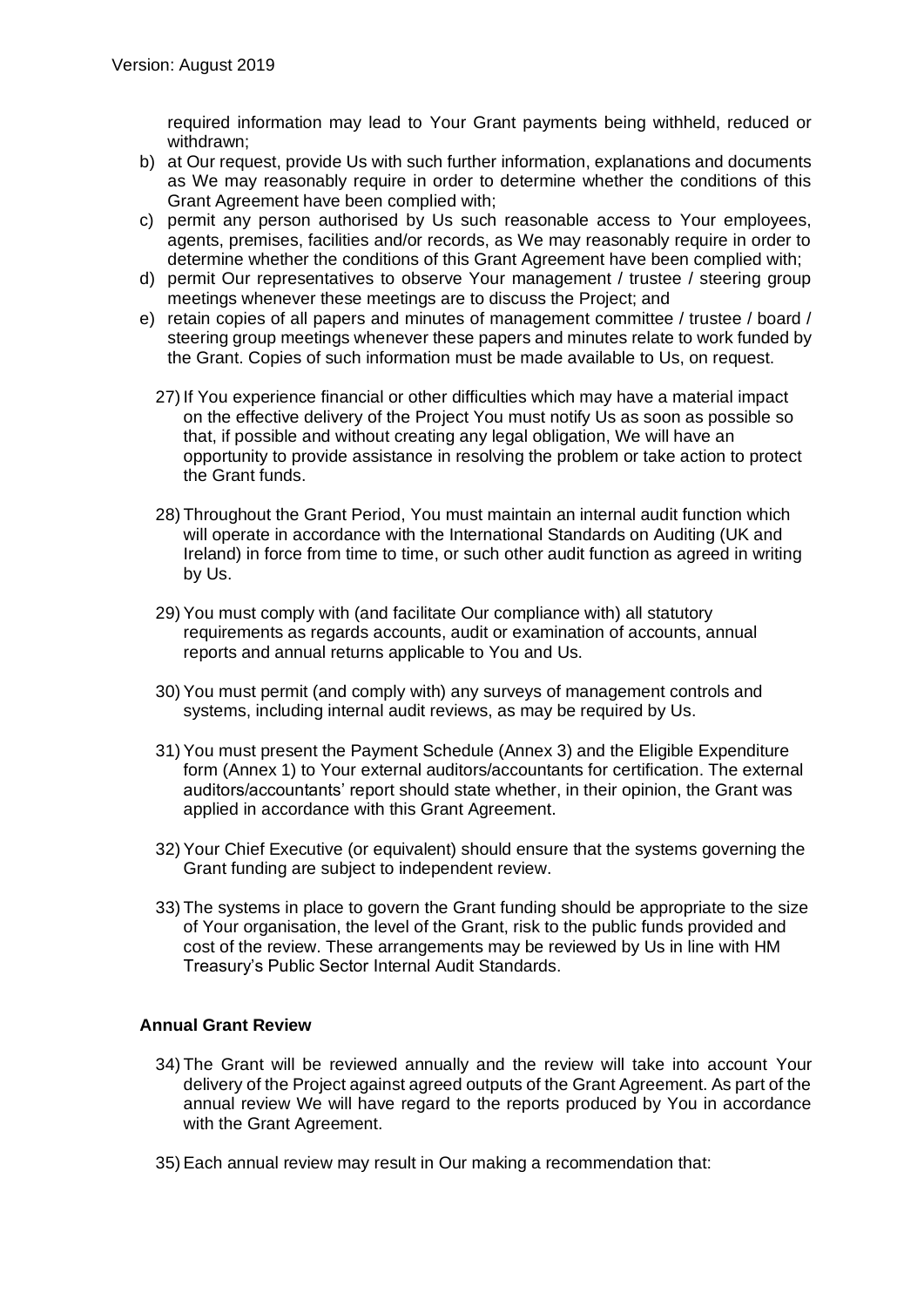- a) the Project and Grant Agreement continue in line with existing plans;
- b) there should be an increase or decrease in Grant funding for the subsequent Financial Year;
- c) the agreed outputs should be re-defined and agreed;
- d) We should recover surplus funding;
- e) the Grant Agreement should be terminated.
- 36) You may make representations to Us regarding any recommendations made in accordance with clause 35). We are not however obliged to act on such representations when making Our recommendation and any recommendation will be final and at Our absolute discretion

### **Financial Management and Controls**

- 37) You must maintain to Our satisfaction an appropriate system of financial management and control, and in particular You must:
- a) pay the Grant into a separate, designated bank account in Your name, which must be an ordinary business bank account, and not transfer any part of the Grant to other bank accounts except as necessary to carry out the Project;
- b) keep separate, accurate and up-to-date accounts and records of the receipt and expenditure of the Grant funds You receive, and ensure all invoices, receipts, accounting records and other documents relating to the use of the Grant are kept for a period of at least seven years after the last payments financed by this Grant;
- c) ensure that a record is kept of all special payments (including ex-gratia payments) as defined in Managing Public Money and losses of cash or equipment and that these are suitably recorded in the statement of accounts for each Financial Year;
- d) ensure that a record is kept of gifts and hospitality, funded by the Grant;
- e) introduce and maintain a sound system of internal controls, including formal procedures and processes for the identification and management of risk including safeguards against fraud, theft and waste, and ensure that the system is subject to independent review;
- f) comply with such other relevant guidance on the administrative practices relating to the expenditure of public funds as notified by Us;
- g) ensure that all officers, employees and other persons engaged or consulted in connection with this Agreement know that they must avoid conflicts of interest. You must establish formal procedures obliging all such persons to declare any actual or potential personal or financial interest in any matter concerning this Agreement, and to be excluded from any discussion or decision making relating to the matter concerned;
- h) ensure that any purchases of equipment, goods and services are based on value for money i.e. quality (or fitness for purpose) and delivery against price.

# **Accounts**

- 38) You must keep proper books of accounts. You must open Your accounts to inspection by the Comptroller and Auditor General if requested for the purposes of any examination, under section 6(1) of the National Audit Act 1983, of the economy, efficiency and effectiveness with which You have used Your resources.
- 39) We and persons authorised by Us, as well as the Comptroller and Auditor General, his staff at the National Audit Office and agents and advisers (the **"NAO**") may examine such documents as We or they may reasonably require which are owned. held or otherwise within Your control and may require You to produce such oral or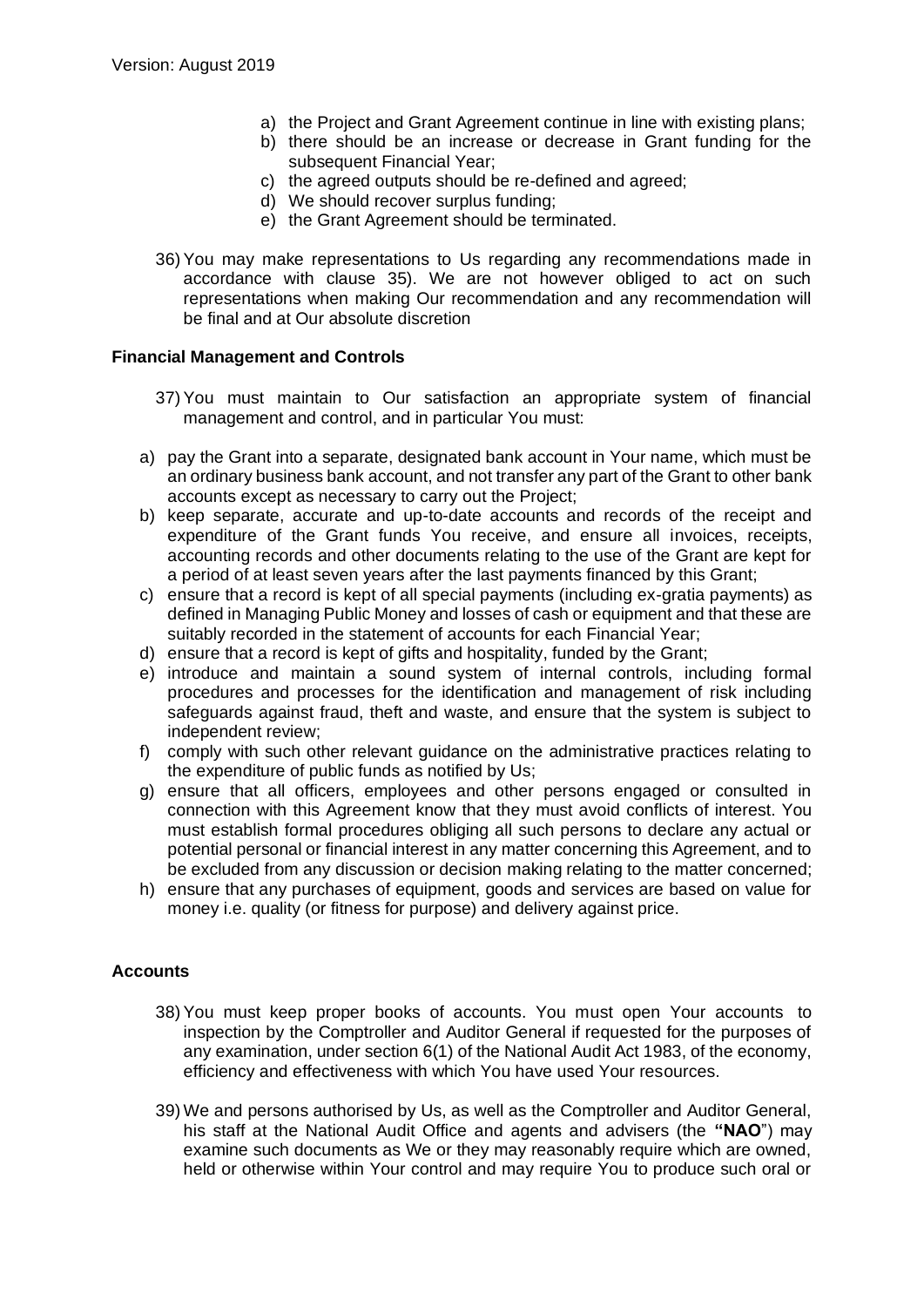written explanations as We or the NAO may reasonably consider necessary. You must ensure that Your employees, agents and contractors produce such explanations.

- 40) You must show the Grant as restricted funds in Your accounts; the Grant must not be included in general funds.
- 41) You must identify separately the value and purpose of the Grant in Your audited (or where permitted under charity law, independently examined) accounts (or in the notes thereto) and in Your Annual Report, and must, at Our request, send Us a copy of such accounts and Annual Report for each Financial Year in which the Grant is paid.
- 42) Where the Grant funding allows for capital spend, You must keep a register of fixed assets acquired or improved with the Grant.
- 43) Where You are a company registered at Companies House and/or a registered charity, You must file Your annual return and accounts by the dates specified by Companies House and the Charity Commission respectively.
- 44) You must provide Us with copies of Your annual return, accounts and charity annual return (as applicable) within five days of filing them at Companies House and/or the Charity Commission.

# **Intellectual Property Rights**

45) For the avoidance of doubt, You will retain all Intellectual Property Rights that are:

- a) vested in or licensed to You prior to the Funding Period; or
- b) developed by You during the Funding Period but which do not fall within clause 46).
	- 46) We will own the Intellectual Property Rights in all reports, materials, documents and other products produced in whole or in part using the Grant.
	- 47) Any copyright or database rights in materials produced using the Grant will be made available to You for use in accordance with the Open Government Licence<sub>1</sub>.
	- 48) Other than as expressly set out in this Grant Agreement, You do not have any right to use Our name, logos or trade marks on any of Your products or services without Our prior written consent.
	- 49) We may freely share any information, know-how, systems or processes developed during the Funding Period to support similar projects.

# **Disposal of assets, change of use and assignment**

- 50) We reserve the right to determine the outcome of any Assets created as a result of the Funded Activities or purchased with Grant monies.
	- a) You must seek approval from Us if You or Your contractors wish to dispose of, transfer or change the use of any Asset that was acquired or improved with Grant

<sup>1</sup> Se[e http://www.nationalarchives.gov.uk/doc/open-government-licence/version/3/.](http://www.nationalarchives.gov.uk/doc/open-government-licence/version/3/)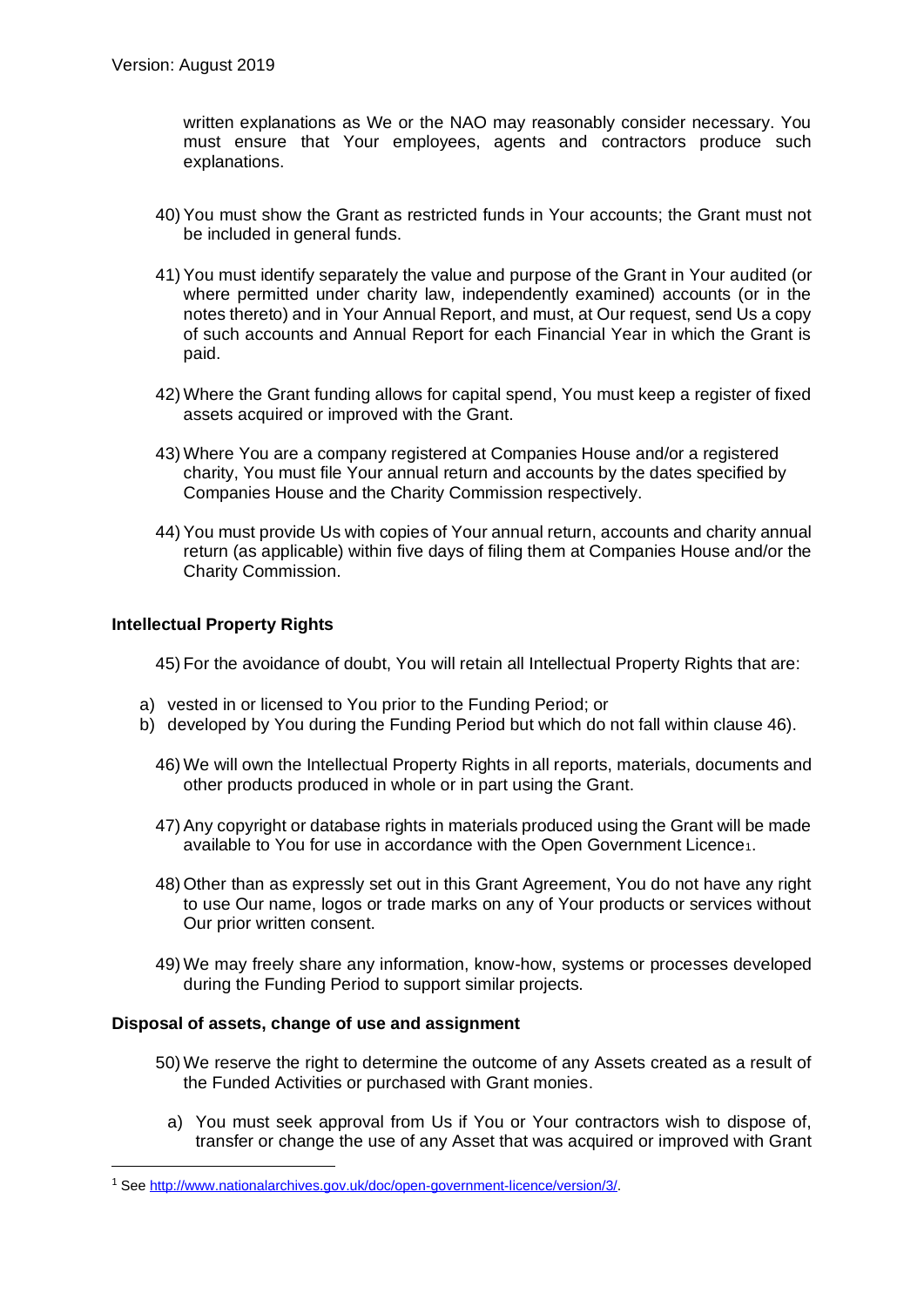monies and must not sell any Asset below market value without prior written permission from Us.

- b) Any proceeds will be surrendered to Us in full, unless otherwise agreed by Us.
- c) You may not, without the prior written consent from Us, assign, transfer, subcontract, or in any other way make over to any third party the benefit and/or the burden of this Agreement.

# **Fraud**

51) If You have any grounds for suspecting Financial Irregularity in the use of any part of the Grant or in relation to the Project, You must notify Us immediately, and, where appropriate the police. You must explain to us what steps are being taken to investigate the suspicion, and keep Us informed about the progress of the investigation.

### **Borrowing**

52) You must obtain prior written consent from Us before:

- a) borrowing or lending money from any source;
- b) charging or agreeing any security over any Asset; and/or
- c) giving any guarantee, indemnities or letters of comfort,

that relates to the Project, or has any impact on Your ability to deliver the Project.

### **Termination, Withholding and Repayment of Grant**

53) An Event of Default occurs if:

- a) You fail to comply with any term or condition of this Grant Agreement;
- b) You fail to complete the Project or have failed to make satisfactory progress with the Project or any part of it, in accordance with any agreed timetable;
- c) any information given or representations made by You to Us is found to be incorrect or incomplete to an extent which We reasonably consider to be material;
- d) You fail to take adequate measures to investigate and resolve any reported Financial Irregularity;
- e) You cease to operate and / or change the nature of Your operations to an extent which We reasonably consider to be material, including if You (or any substantial part of Your operations) merge with or are taken over by another organisation;
- f) before the end of the Funding Period You:
	- i) are subject to a proposal for a voluntary arrangement or have a petition for an administration order or a winding up order brought against You;
	- ii) pass a resolution to wind up Your business;
	- iii) make any composition, arrangement, conveyance or assignment for the benefit of Your creditors, or purport to do the same; or
	- iv) are subject to the appointment of a receiver, administrator or liquidator; or
	- v) are unable to pay Your debts as they fall due;
- g) You receive funding from any other source for the Eligible Expenditure which is funded by the Grant;
- h) You are involved in illegal activity in Your administration of the Project;
- i) You take any actions which in Our reasonable opinion are likely to bring Our name or reputation, or that of the wider government, into disrepute, or which pose a risk to public money; or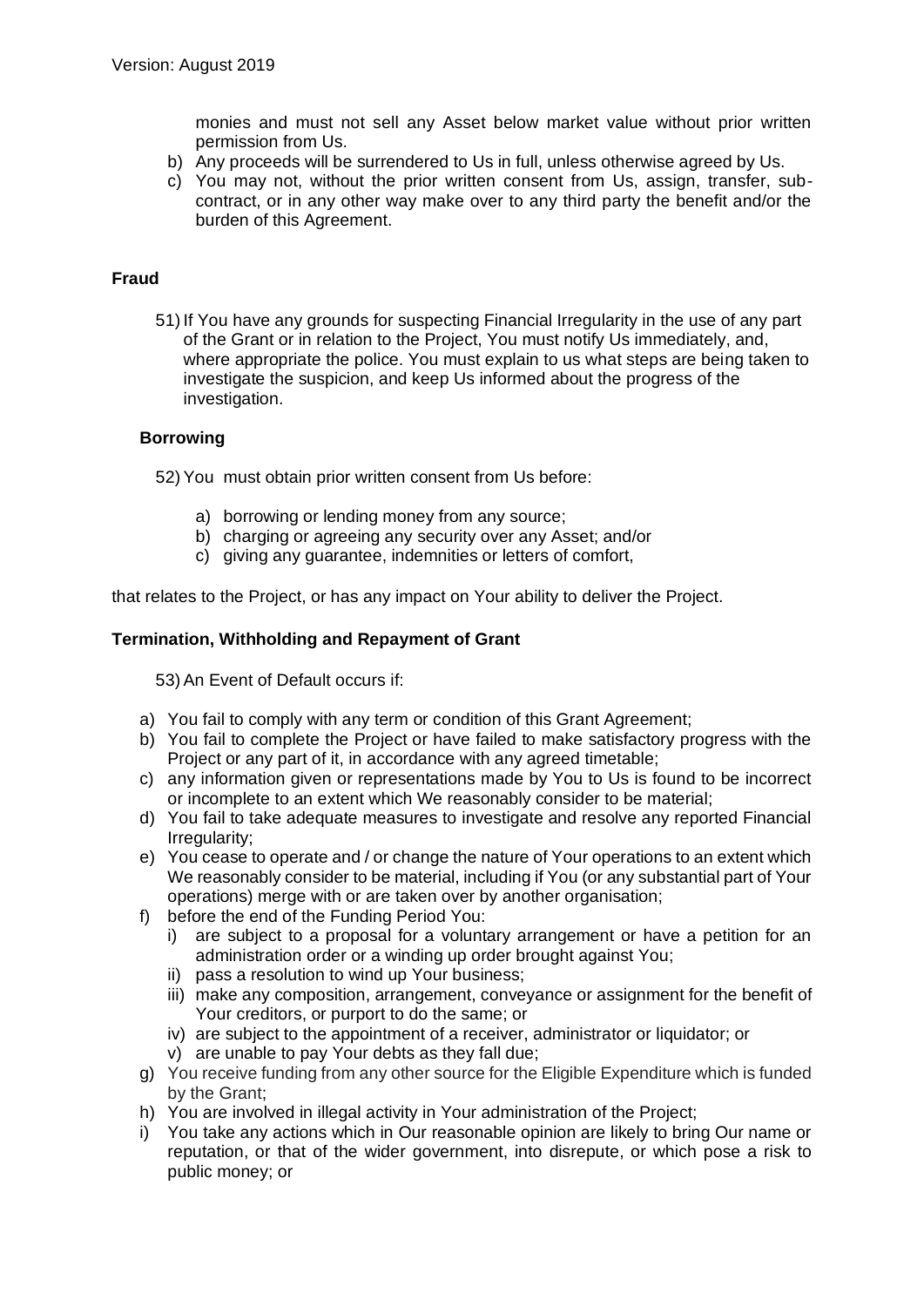j) You are otherwise in material breach of this Grant Agreement.

54) If an Event of Default occurs, We may, at Our discretion:

- a) suspend and withhold the payment of Grant for such period as We may determine;
- b) require You to repay all or any part of the Grant that has been paid to You (or such lesser amount as We may determine) by issuing a demand for repayment. Prior to issuing such a demand, We may (at Our sole discretion) give You an opportunity to rectify such breach or occurrence, delay or defer any further payments of Grant instalments to You until such time as the breach has been remedied; and/or
- c) terminate this Grant Agreement by serving written notice where the Event of Default is incapable of being remedied or is not remedied within such reasonable period as We may determine.
	- 55) We may retain or set off any sums You owe to Us (whether because of repayment required under clause 54) or otherwise) against any sums due from Us to You under this Grant Agreement or any other agreement We have with You.
	- 56) Without prejudice to clause 54), We may terminate this Grant Agreement by giving three months' notice in writing.
	- 57) Any termination of this Grant Agreement is without prejudice to any other rights or remedies of the Parties under this Grant Agreement or at law and will not affect any accrued rights or obligations of the Parties at the date of termination.
	- 58) We also have the right to impose additional terms and conditions on the Grant if an Event of Default occurs or if We have reasonable grounds to believe that it is necessary to protect public money.

# **EU law**

59) We may vary or suspend any or all payments of the Grant and/or require repayment of the Grant already paid, together with interest earned by You from the date of payment, if We are required to do so as a result of any obligation arising under European Union law (including any decision by the European Commission). The interest rate payable will be at least 100 basis points above the Reference Rate in force on the date of payment.

# **Procurement**

- 60) You must comply with all applicable public procurement law in connection with the Project.
- 61) In particular, if You are a contracting authority as defined in the Public Contracts Regulations 2015, You must carry out any procurement in accordance with those Regulations.
- 62) If You are not a contracting authority as defined in those Regulations, You must carry out any procurement by way of fair and open practices. You must aim to secure value for money in all Your procurement decisions.

#### **Prompt Payment**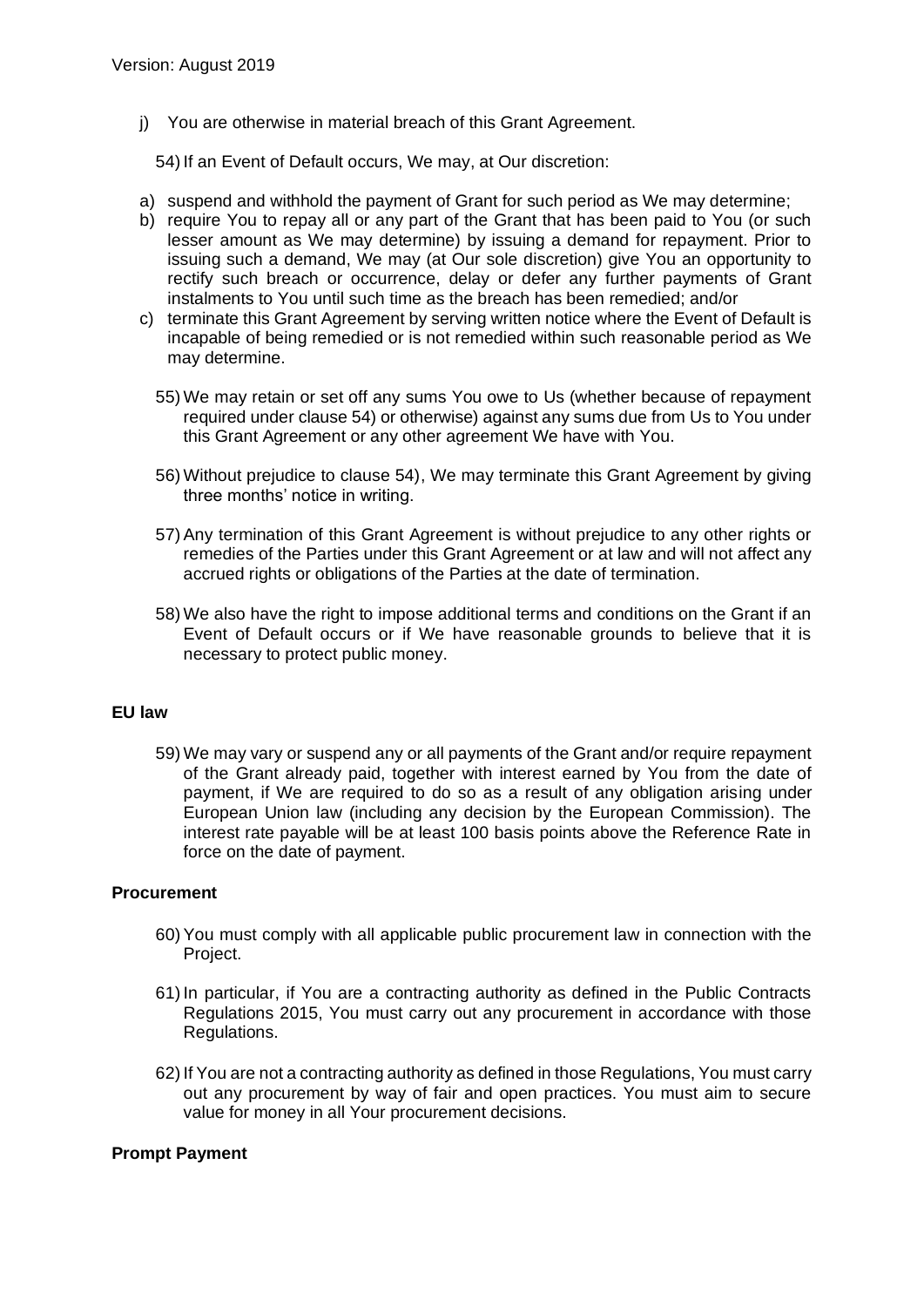63) You must comply with the Government's Prompt Payment Code and therefore endeavour to make all payments to contractors etc. from Grant money paid under this Grant Agreement by the agreed date or within 30 days if no date is specified, with the exception of any payments that are disputed by You. Details of the Prompt Payment Code can be found on the website [http://www.promptpaymentcode.org.uk.](http://www.promptpaymentcode.org.uk/)

# **Losses, Gifts and Ex Gratia Payments**

64) You must not, without Our approval, make novel or contentious payments or gifts from the Grant. These include any payment which is likely to cause embarrassment to and/or repercussions for Us and/or the Government or may result in unusual or over generous conditions of service, such as excessive severance packages. If You are in any doubt about the regularity or propriety of any payment, You must consult Us for advice before making the payment and must not make the payment unless and until We approve it.

# **Compliance with the law**

- 65) You must comply with all statutory requirements, law and regulations of the United Kingdom, including in particular relevant health and safety law, laws prohibiting any form of discrimination, and the Information Acts.
- 66) You will notify Us of any change to Your constitution, legal form, membership structure (if applicable) or ownership, and of any complaint or investigation by any regulatory body or the police into Your activities or those of its staff or officers or volunteers.

# **Publicity**

- 67) We may acknowledge Your involvement in the Project and Your receipt of the Grant without prior notice to You.
- 68) You must not issue any publicity relating to the Grant except in a form to be agreed in advance by Us.

# **Variation of the terms and conditions**

69) No amendment, waiver or variation of any of the terms and conditions of this Grant Agreement will be valid or effective unless made in writing and signed by or on behalf of the Parties.

# **Assignment**

70) You must not assign or transfer this Grant Agreement or any of Your rights under it without Our prior written consent.

# **Contract (Rights of Third Parties) Act 1999**

71) No person who is not a party to this Agreement will have any right under the Contracts (Rights of Third Parties) Act 1999 to enforce any term of the Agreement.

# **Joint and several liability**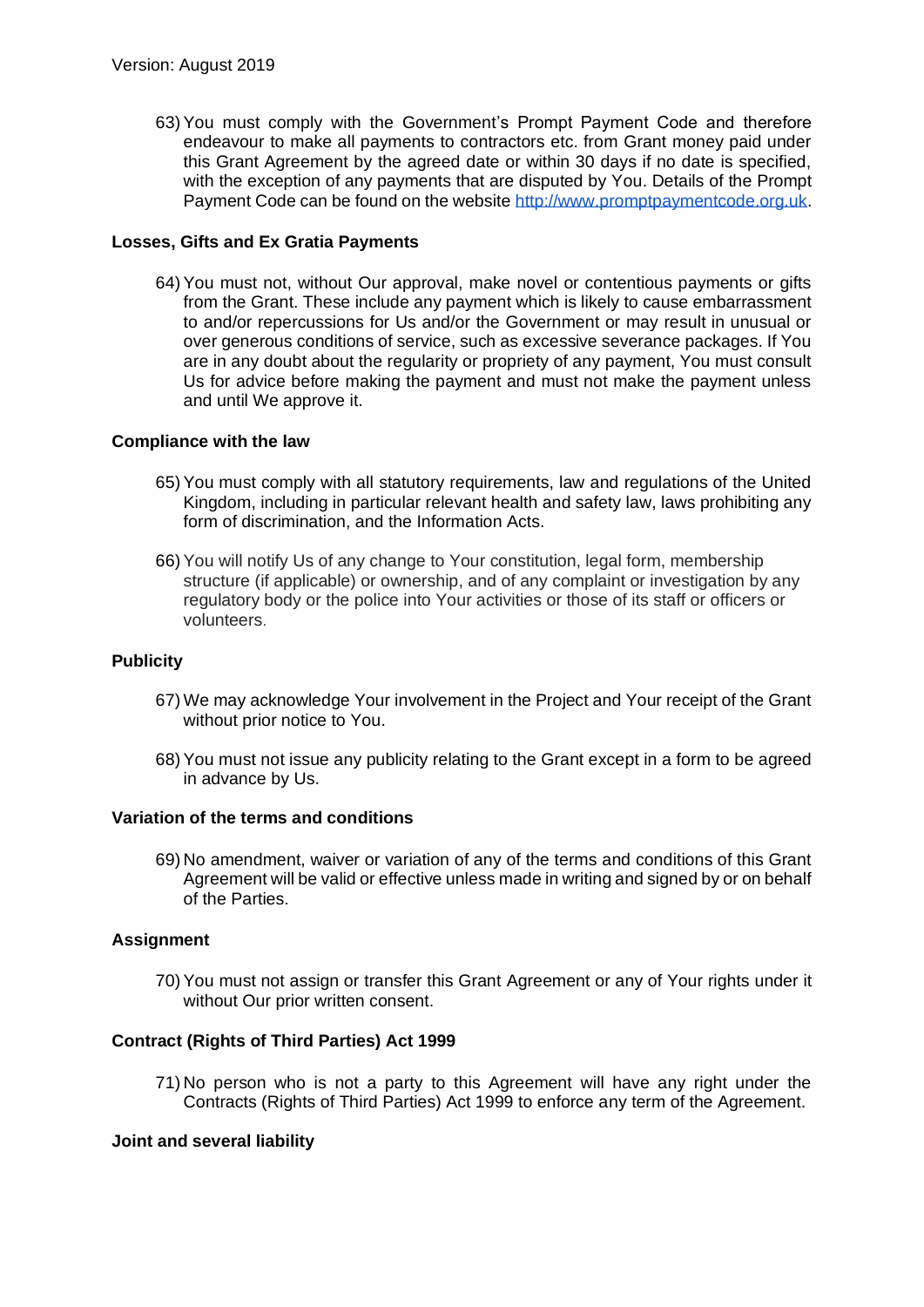72) If You are not a company nor an incorporated entity with a distinct legal personality, the individuals who enter into and sign this Grant Agreement on Your behalf shall be jointly and severally liable for Your obligations and liabilities arising under this Grant Agreement.

# **No partnership or agency**

73) This Grant Agreement shall not create any partnership or joint venture between You and Us, nor any relationship of principal and agent, nor authorise You to make or enter into any commitments for or on behalf of Us.

# **Waiver**

74) No failure or delay by either Party to exercise any right or remedy under this Grant Agreement shall be construed as a waiver of any other right or remedy.

# **Freedom of Information, Data Protection and Human Rights**

- 75) You must observe Your obligations under the Information Acts and the Human Rights Act 1998 and under the common law duty of confidentiality and shall comply with all applicable laws, regulations, best practice and codes of practice (and shall notify Us immediately of any significant departure from such legislation, regulations or codes).
- 76) You hereby acknowledge that We are subject to requirements under the Information Acts. Where requested by Us, You will provide reasonable assistance and cooperation to Us to assist Our compliance with Our information disclosure obligations.
- 77) At Our request, You will provide Us with all such relevant documents and information relating to Your data protection policies and procedures as We may reasonably require.
- 78) You acknowledge that We, acting in accordance with the codes of practice issued and revised from time to time under the Information Acts, may disclose information concerning You and this Agreement without consulting with You.
- 79) We will take reasonable steps to notify You of a request for information to the extent that it is permissible and reasonably practical for it to do so but (notwithstanding any other provision in this Agreement) We will be responsible for determining in Our absolute discretion whether any information is exempt from disclosure in accordance with the Information Acts.
- 80) You agree that You are the data controller of any personal data processed by You pursuant to the Project, as those terms are defined in the Information Acts in force at the relevant time. You will comply fully with the Information Acts to the extent that they are applicable to You.
- 81) You agree that We may share details of the Grant and the name of Your organisation with the UK Government and that such details may appear on the Government Grants Information System database which is available for search by other funders.
- 82) Where the Project Description permits You to use the Grant for providing onward grants, You are to provide information to enable Us to record the onward grants on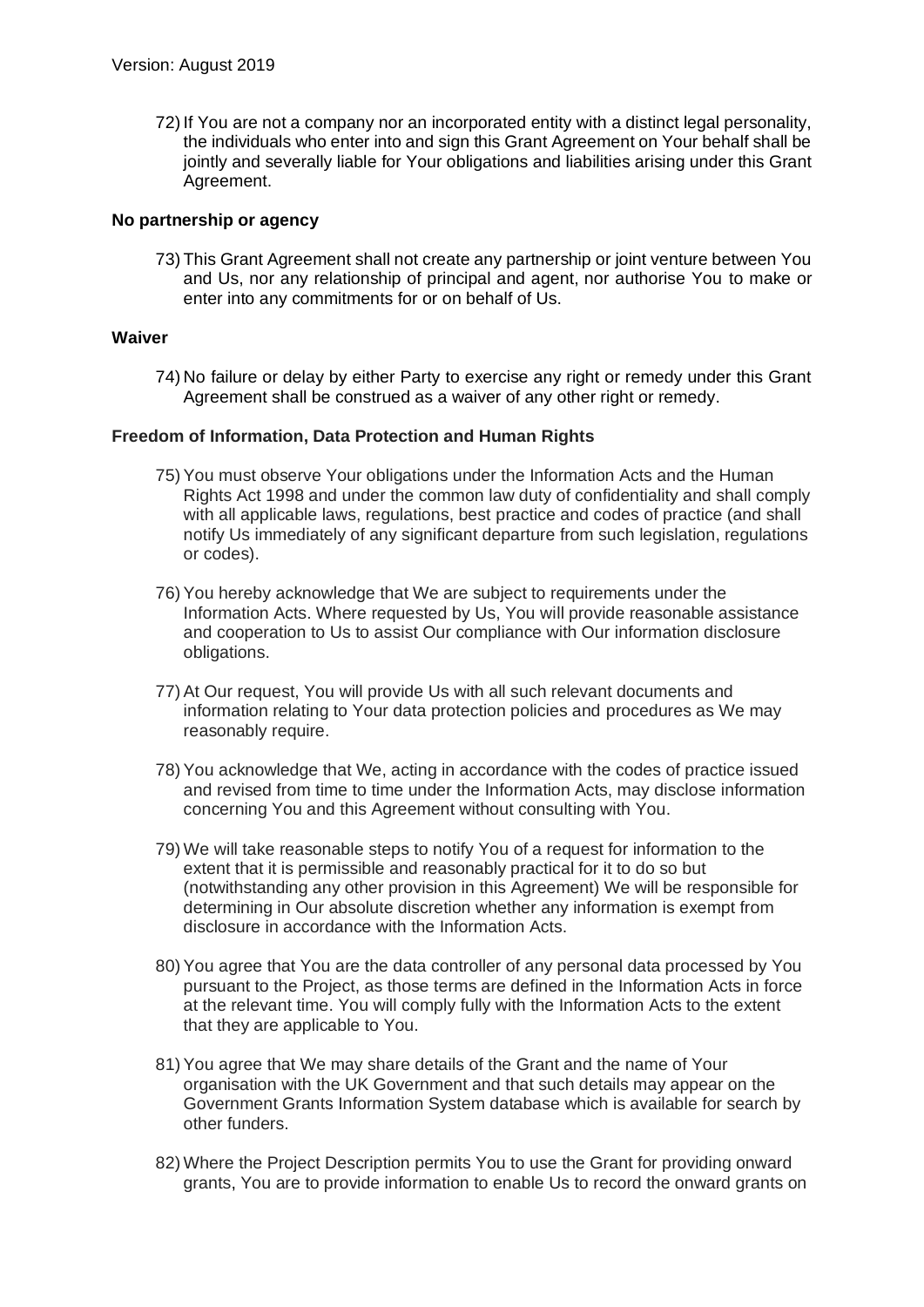the Government Grants Information System. It is currently government practice that this information then be redacted for online publication along with other government grants information. The content and format of the information to be provided will be determined by Us. We will not require information provided by You to Us on onward grants to include personal data as defined in the Information Acts.

# **Notices**

- 83) All notices, invoices and other communications relating to the Grant Agreement must be in writing and in English and must be served by on the other Party:
- a) at the address indicated in the Grant Offer Letter for that Party; or
- b) at the email address shown at the head of the Grant Offer Letter for Us, and
- c) at the email address provided by You as requested in the Grant Offer Letter for You.
	- 84) A Party may change its address or email address by giving notice in accordance with clause 83).
	- 85) Notices will be deemed to be delivered:
- a) if delivered by hand, on receipt;
- b) if sent by pre-paid registered first class post (providing it is not returned as undelivered to the sender), two working days after posting;
- c) if sent by email, on the date of delivery, unless if it is sent on a day which is not a working day or after 3pm on a working day, in which case the email is deemed to have been received on the next working day.

# **Governing Law and resolution of disputes**

- 86) You must at all times act with utmost good faith towards Us and must at all times cooperate fully with Us.
- 87) Both Parties must attempt in good faith to negotiate the settlement of any dispute arising out of or in connection with the Grant Agreement without delay.
- 88) The Grant Agreement is governed and construed in accordance with the law of England and the Parties hereby submit to the exclusive jurisdiction of the English Courts.
- 89) Both parties will use their best endeavours to uphold the principles and undertakings of The Compact.

# **Whole agreement**

90) The Grant Agreement sets out the entire agreement between the Parties. It replaces all previous negotiations, agreements, understandings and representations between the Parties, whether oral or in writing, on the subject matter of the Grant Agreement.

# **Liability**

91) Nothing in the Grant Agreement limits either Party's liability for: